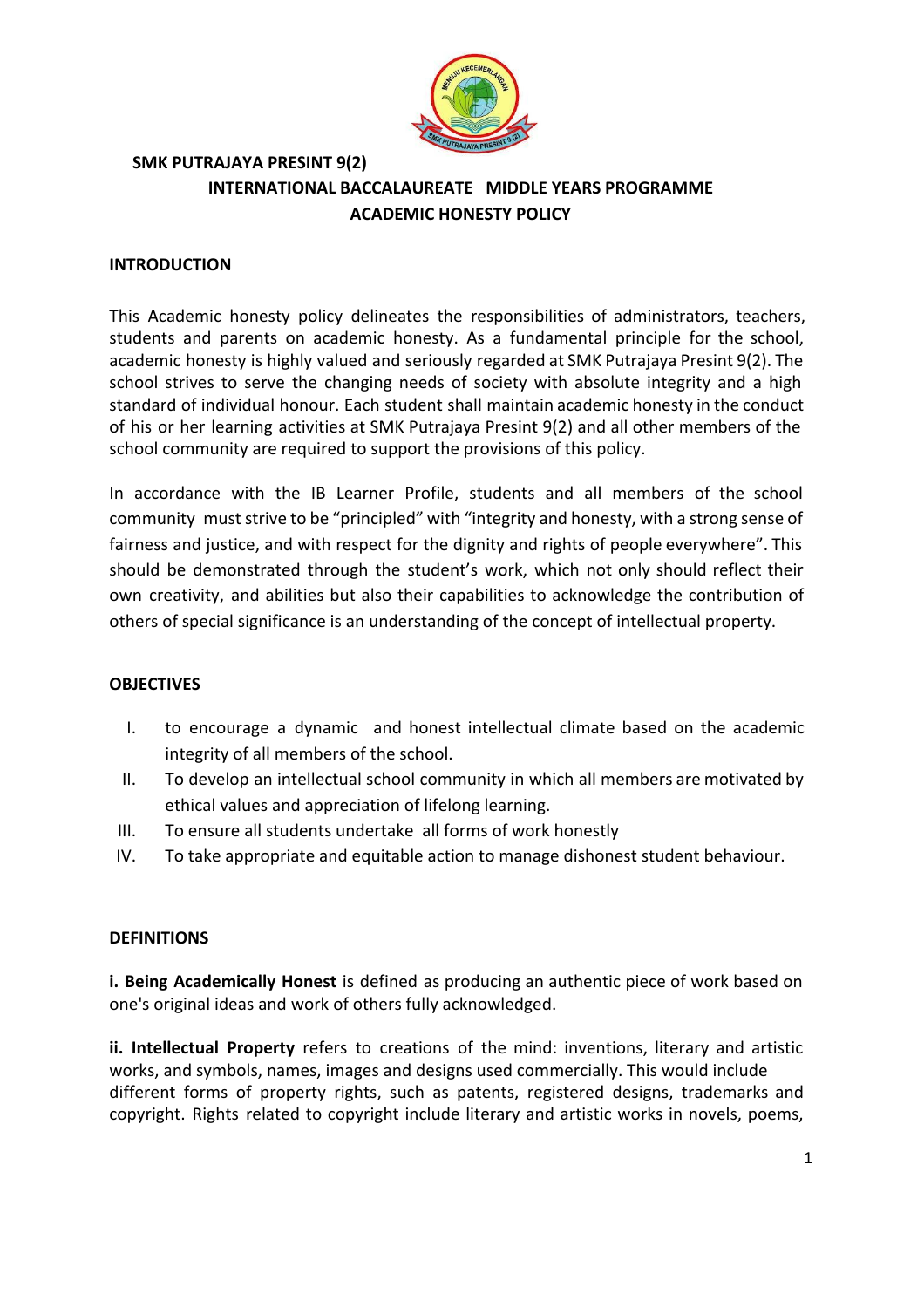plays, films, musical works, drawing, paintings, photographs, sculptures and architectural designs. Forms of intellectual and creative expression must be respected and are protected by law.

# **ACADEMIC DISHONESTY**

The following are the definitions of the malpractice considered as academic dishonesty:

**i. Plagiarism** is defined as the representation, intentionally or unwittingly, of ideas, words or work of another person without proper, clear and explicit acknowledgement

**ii. Collusion** is defined as supporting academic misconduct by another student, as in allowing one's work to be copied or submitted for assessment by another.

( FPIP 2014:94)

**iii. Cheating** is defined as an act of deceit, fraud, distortion of truth or improper use of another person's effort to obtain an educational advantage.

**vi. Fabrication** is defined as falsification or invention of any information or citation in an academic work.

# **LEGITIMATE COLLABORATION AND COLLUSION**

SMK Putrajaya Presint 9(2) acknowledges that students are required to do certain tasks and projects in groups. However, students may be expected to analyse data and do the write up individually. Collaborative projects require special effort to ensure equal input from group members

### **ACADEMIC INFRINGEMENT**

Academic infringement occurs when a student has acknowledged the source of another person's work but has not shown it clearly in his part of his written work or essay. Academic infringement as such is not a malpractice. However, it is up to the school to consider it as a malpractice if the amount of work copied is excessive.

### **SCOPE**

This Policy applies to all community members of SMK Putrajaya Presint 9(2).

### **ADMINISTRATORS' RESPONSIBILITIES**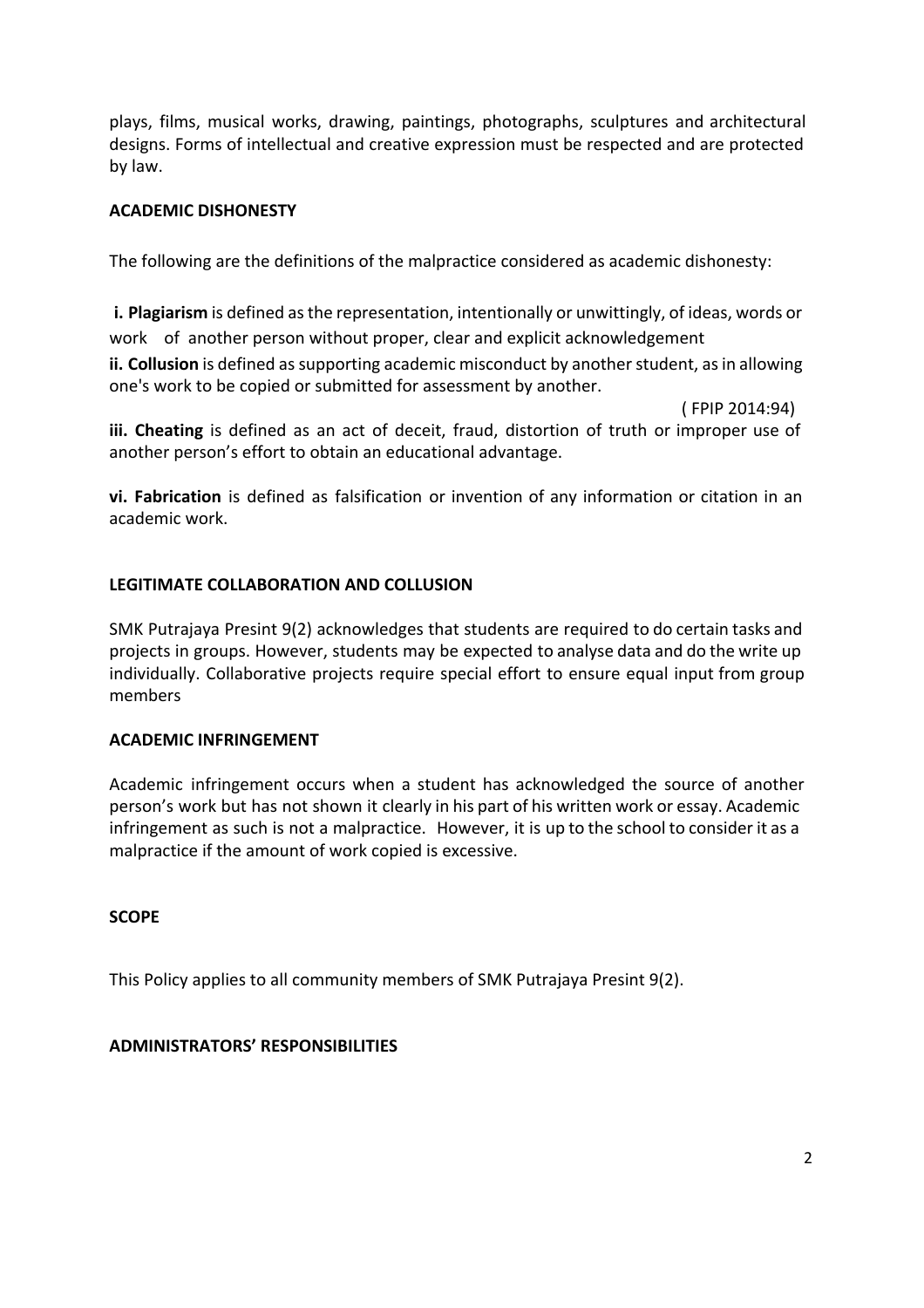- I. Have a discussion of academic honesty, expectations and consequences within the meetings in order to maintain consistency and uniformity.
- II. Use appropriate mechanisms to advise teachers and students of the Policy.
- III. Develop strategies that reduce opportunities for academic dishonesty
- IV. Review the policy at appropriate intervals.

# **TEACHERS' RESPONSIBILITIES**

i. Provide guidance to students by giving specific requirements as well as written examples of proper citation of a variety of sources in all subject areas.

ii. Reinforce academic honesty by providing assessment tasks that require inquiry and creativity.

iii. Monitor students' work in progress to ensure academic honesty is practised

iv. Support and act on the academic honesty policy by being a role model in practicing appropriate citation of resources during lessons and presentations.

v. Explain consequences of academic dishonesty that align with policy.

# **STUDENTS' RESPONSIBILITIES**

i. Responsible for completing their own work and engaging in authentic research, with proper citation of resource materials.

ii. Adhere to both SMKPP 9(2) and IB ethical guidelines and act with integrity and honesty.

iii. Take responsibility for their own actions and accept the consequences of academic dishonesty.

### **PARENTS' RESPONSIBILITIES**

i. Develop an understanding of academic honesty in the school setting and beyond.

ii. Encourage their children to adhere to the school's academic honesty policy.

### **CONSEQUENCES OF ACADEMIC DISHONESTY**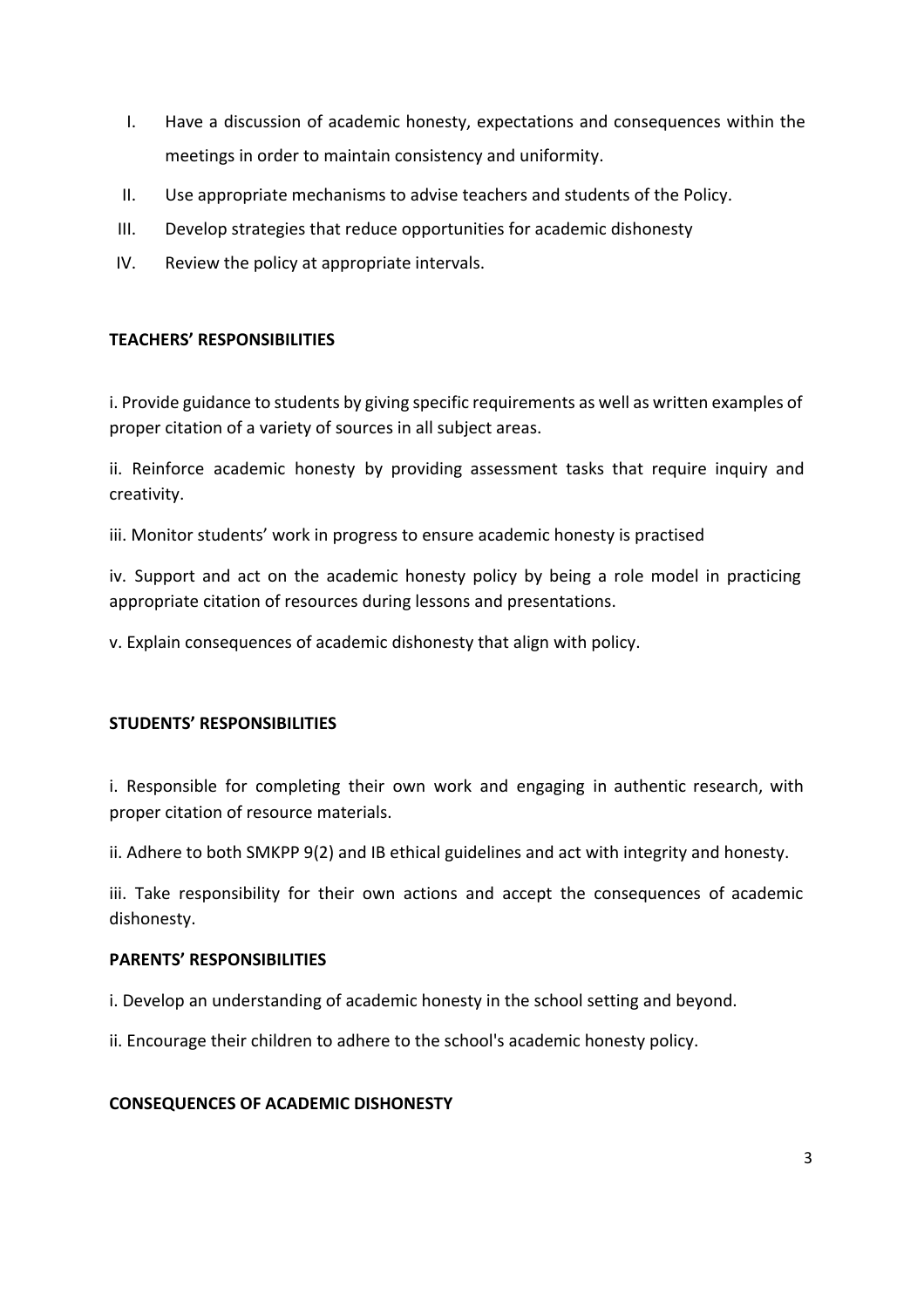- i. Consequences for academic dishonesty are addressed in the school's discipline policy and shall be handled accordingly.
- ii. Any case of academic dishonesty will be dealt with by procedures which would ensure equity; consistency, procedural fairness, timely resolution of the case and achievement of appropriate and effective outcomes.
- iii. List of penalties to students in the event of academic dishonesty are as follows :
	- 1. Plagiarism, Collusion, Cheating, Fabrication dealt by subject teacher and referred to disciplinary board. Parents are also informed. Student is asked to redo work, or similar work, in an honest way, and, if it is not done, a zero is awarded to the task.
	- 2. Attempt to cheat during summative tests dealt by subject teacher and disciplinary board. Parents will be informed of misdemeanour and it will be recorded by the disciplinary board. Students must re sit the paper understrict invigilation

### **REFERENCING AND BIBLIOGRAPHY**

SMK Putrajaya Presint 9(2) uses the American Psychological Associations (APA) system of reference and bibliography.

There are many sources of information that students can quote from  $-$  the internet, magazines, journals, books and newspapers. While conducting their research, students must try to use different types of resources and not be dependent on only one resource – for example online resources. Students must also ensure that their resources are reliable. This is especially true if they are quoting online resources.

Below are some examples of the sources students might come across and the manner of acknowledging them in bibliography.

Sources of information: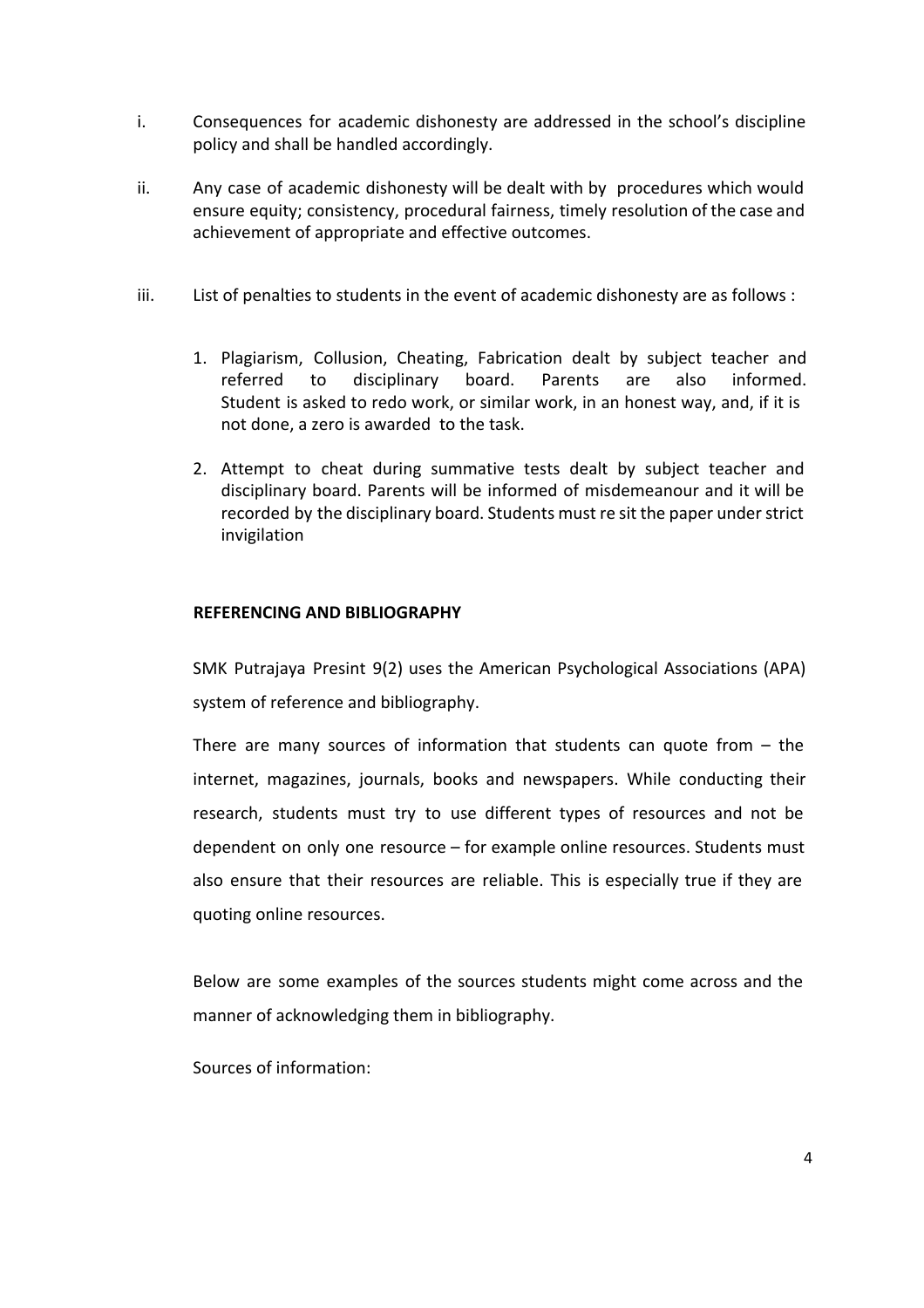#### **A) JOURNALS, MAGAZINES, NEWSPAPERS IN PRINT FORMAT**

#### **General Form**

**Author, A. A, Author, B. B., & Author, C. C. (Year). Title of article.**

**Title of Journal, xx, xxx-xxx.** 

**Note: The journal title and the volume number are in italics. Issue numbers are not required if the journal is continuously paged. If paged individually, the issue number is required and is in regular type in parentheses adjacent to thevolume number.**

### **Journal Article with continuous paging**

Miller-Rushing,A.J., Primack R.B., & Muckunda,S. (2006). Photographs and herbarium specimen as tools to document phonological changes in response to global warming. American Journal of Botany, 93,1667-1674 **In-text reference:** (Miller-Rushing, Primack, Primack, & Mukunda, 2006)

#### **One Author**

**.**

Amran Kasimin, (1978). Perbendaharaan Kata Arab dalam Bahasa Malaysia: *Jurnal Dewan Bahasa* 2 (12), 846-854. Kuala Lumpur: Dewan Bahasa dan Pustaka.

**In-text reference:** (Amran, 1978)

#### **Two to seven Authors (List all authors)**

Masarican, S. & Mahmood Nazar Mohamed. (1994). Fenomena Keruntuhan Akhlak Remaja: Trend, Punca dan Penyelesaian*. Jurnal Kebajikan* **16**(1).

**In-text reference:** (Masarican & Mahmood, 1994)

### **Magazine article**

Allen, L. (2004, August). Will Tuvalu disappear beneath the sea? Global warming threatens to swamp a small island nation. *Smithsonian,* **35***(*5), 4452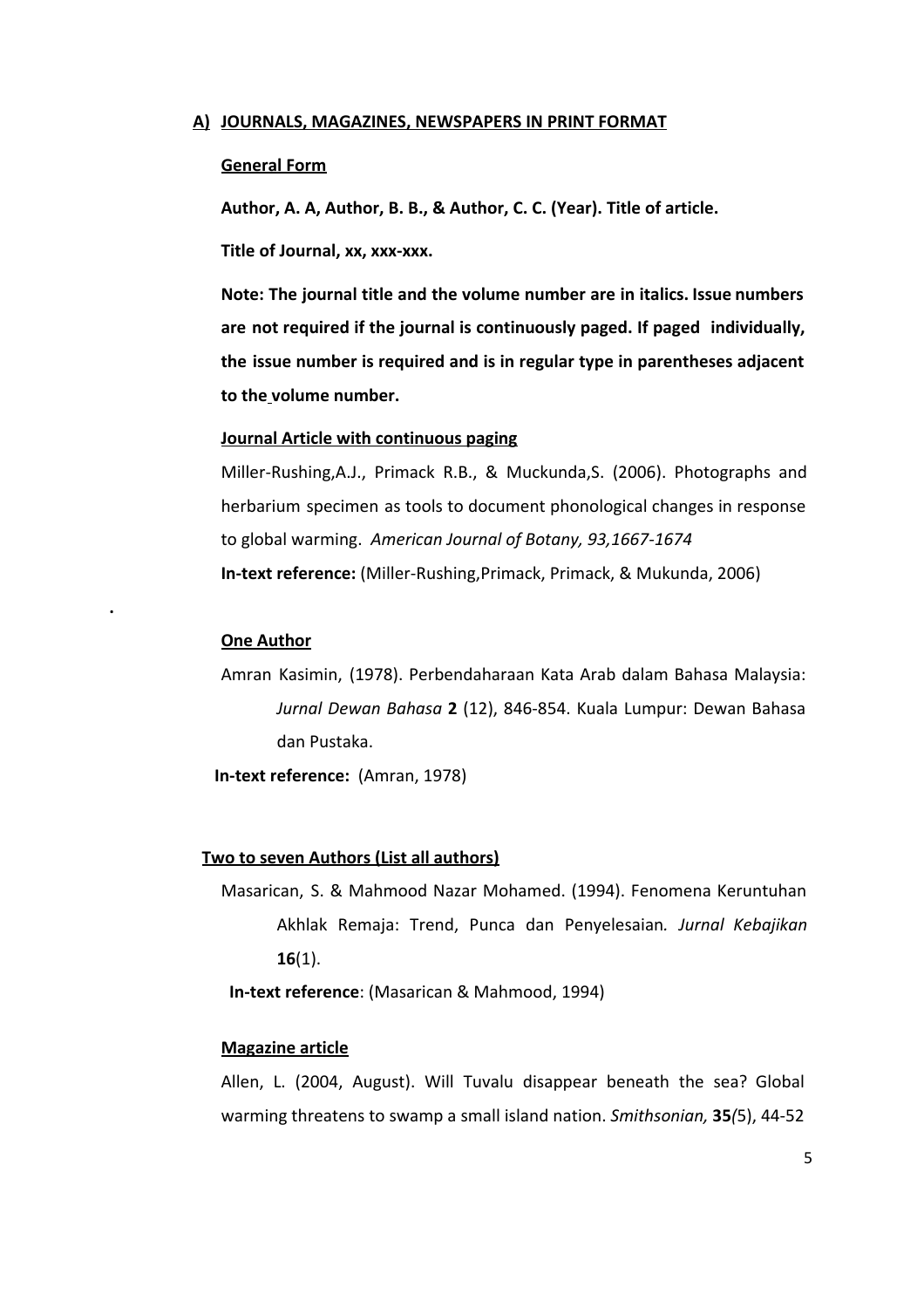**In-text reference:** (Allen, 2004)

### **B) BOOKS, CHAPTERS IN A BOOK, REPORT**

## **General form**

**Author, A. A. (Year).** *Title of work.***Location: Publisher**

#### **Book with a single author**

Gore, A. (2006), *An inconvenient truth*: *The planetary emergency of global warming and what we can do about it*. Emmaus, PA: Rodale **In-text reference:** (Gore, 2006)

#### **Book with two authors**

Michaels, P.J., & Balling, R.C., Jr. (2000). *The gases: Clearing the air about global warming*. Washington, DC. Cato Institute **In-text reference**: (Michaels & Balling, 2000)

### **Book with editor as author**

Galley, K.E (Ed). (2004). *Global climate change and wildlife in North America*. Bethesda, MD: Wildlife Society **In-text reference: (Galley, 2004)** 

### **Articles in Reference Book**

Schneider, S.H. (2000). Greenhouse effect. *World book encyclopedia* (Millennium ed. Vol 8, pp 382-383). Chicago IL: World Book **In-text reference: (Schneider, 2000)** 

**C) WEBSITE**